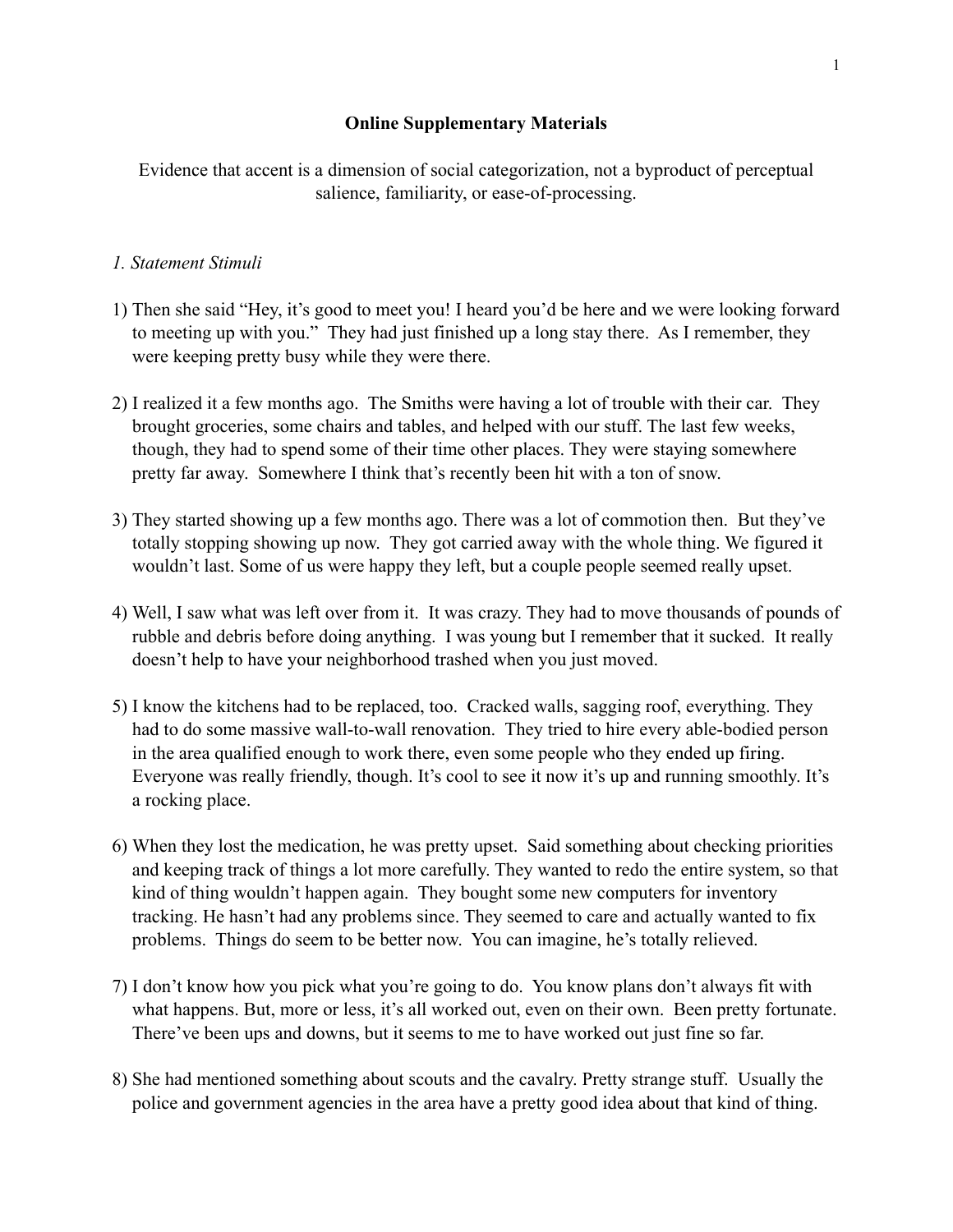But in the course of being out there you sometimes come across places completely off anyone's map. It's kind of creepy sometimes. These are the kinds of places where people are literally starving, especially older people. Totally crazy to think about, isn't it?

- 9) We were all frustrated with each other, but we really depend on and trust each other, we have to. Making sure everyone is staying safe is tough and dangerous, especially with everything going on. We've all almost gotten hurt, but you watch your back, and everyone else's, and everyone does the same for you. You just do it, and try not to think about it too much. You know, there are always people who get unlucky, or make bad decisions, or don't pay attention, but you try not to think about that.
- 10) It was cool, we saw lots of animals. The kids liked seeing them, especially the black bears. It was kind of dangerous for kids to get too close, so you have to watch them. The weather got pretty bad. They have a lot of stuff that can't get wet. They had tents and everything, they even made big temporary shelters. It was pretty impressive. I'd definitely recommend it to anyone.
- 11) They've all been through high school already, or have been out working, or started college. The place has a lot of skill-based requirements and a long training program. They also ask for a pretty big time commitment. They've been really busy.
- 12) Some have worked hands on, others have more formal training, or worked for companies. A few were trained on the computer programs and the instruments for measuring and diagnosis and stuff. They've all had to have some minimal level of training. They work together on the big general parts, and then based on background and experience, they also specialize.
- 13) I thought it sounded a lot like of fun, using your muscles and your brains. I got interested in it. I've been doing it for over a year now. Like a well oiled machine by now. I can do things I couldn't even a couple months ago. It's been a great time. I'm sure I'm going to keep it up.
- 14) He said "It's incredible! I've never been experienced anything like it." Though I suppose he had to wait a long time for it. He does a lot of teaching, a lot of talking to people. Works hard to get different points of view on it. I'm sure it was tough to do because you have to find out so much before you can go ahead, but I'm sure he's happy now he went through with the whole thing. I'm not sure how he did it.
- 15) We do have to do a lot of planning. We usually have specific plans before we start. It can be long and tedious, and can take weeks if not months. I promise it's not easy. We have to go over where we're going to be, make some kind of plan, buy supplies, and even worry about things like roads.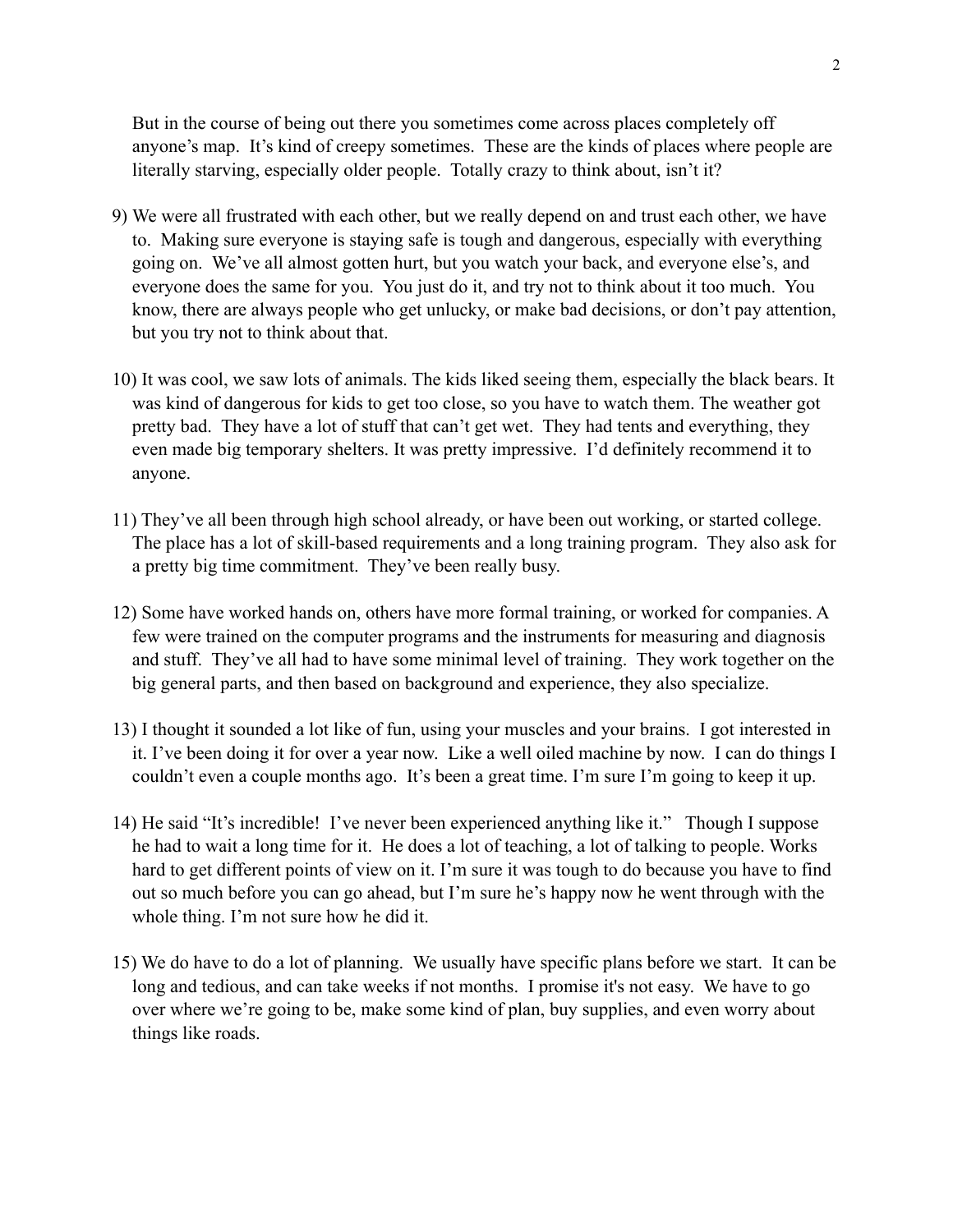- 16) She'd gotten stuck on some backcountry road. Don't remember exactly where. And once almost flipped the car down a ravine. It was dark, raining, and hard to see. She was really lucky.
- 17) All those big trucks full of really heavy stuff like lumber and roofing tiles make a lot of noise. It really bothers a lot of people and now they're trying to do something about it.
- 18) Looking at it that way, it seemed like a good idea. But I wasn't sure who paid for it all. Raising money was never one of their strengths. I think it was tough because the people who got helped weren't the kind of people who had money to donate back to them. All that stuff adds up fast.
- 19) I'm sure her two jobs paid for a lot. It did affect our day to day lives in a lot of ways, some good, some bad. No long weekends at home or anything. To answer your question, we have lots of relatives we stay in touch with and we can usually find someone in the family to help us out. It's okay.
- 20) There were tons of people there. We also save a lot of money by using second hand and sharing stuff when its needed. But of course we also have to handle a lot of things ourselves. Some of us referee on a rotating basis, when we're not playing. But it takes some skills to know how to make calls. Plus, not everyone can handle keeping track of the timing and the score.
- 21) They really put some sweat and blood into it. Took care of it all themselves. Even though they don' t always have a lot of help from my siblings, they're really happy to help. It's been a big burden off. It's great to see such a change in a place. There's such a difference between a couple years ago and now.
- 22) I was trying and trying to contact them, but they went out of business. They seemed really desperate. I heard some of the families sold just about everything they owned.
- 23) I'm not sure what kids think about being around that kind of thing. They always seem to do okay. Sometimes those teachers help them build little birdhouses and projects like that.
- 24) Sometimes I stay pretty late. The streets are safe at night, and for the most part, all the people I've come across are really good people, friendly and decent. It's made the move and all the other changes worthwhile. I wouldn't go back and change it, even if I could.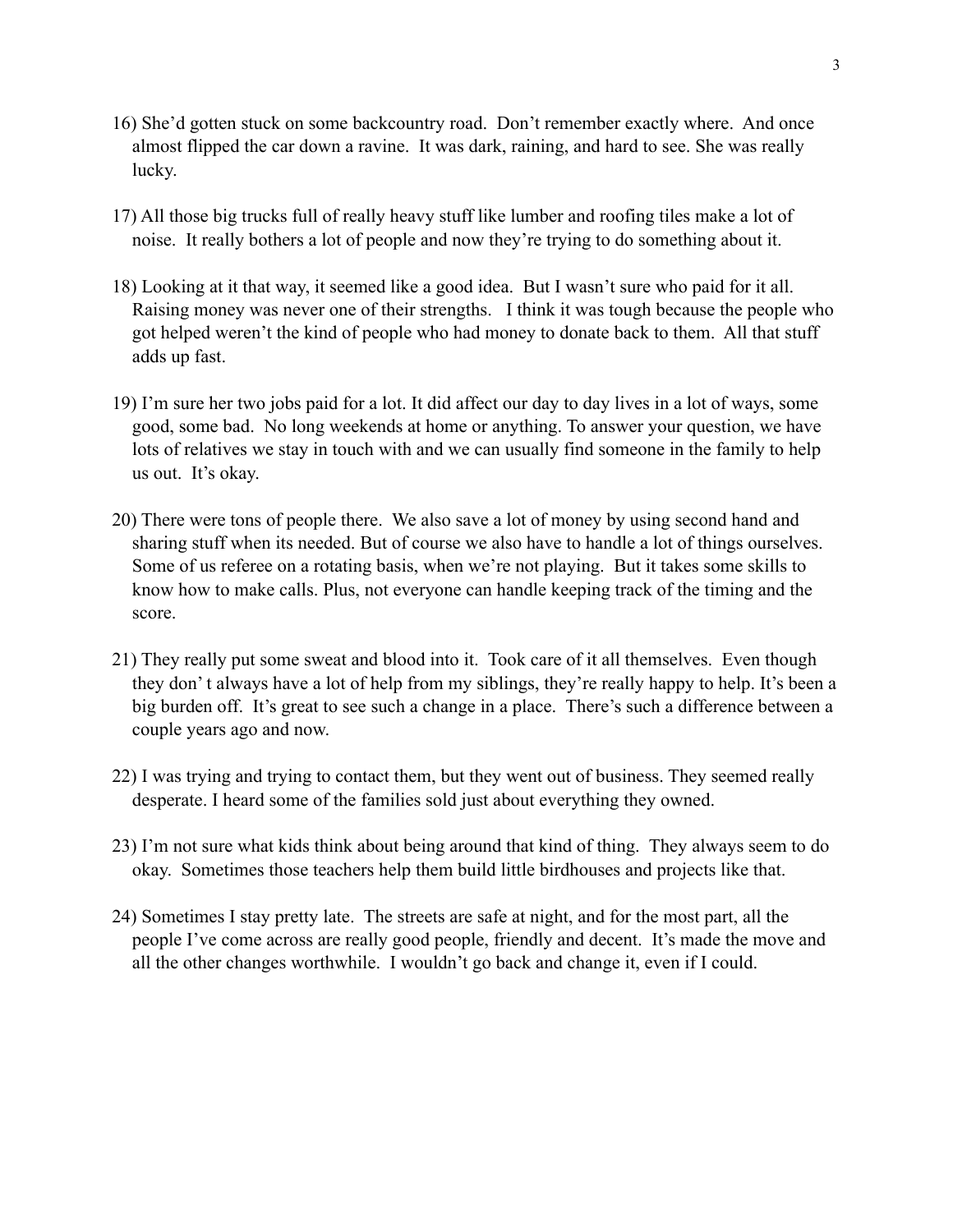## *2. Suggestive evidence for accent categorization from Rakić, Steffans, & Mummendey (2011).*

At the time a previous version of this paper was under review, a paper showing social categorization by accent was reviewed and accepted in a social psychology journal (Rakić, Steffens, & Mummendey, 2011). This paper shows categorization by native versus non-native accent stimuli. Unfortunately this paper does not include any control conditions, making it difficult to infer what features were driving categorization. Therefore it is impossible to conclude from these data if categorization by accent per se was driving this effect, as opposed to categorization by acoustic differences more generally, categorization by familiarity, categorization by ease-of-processing differences, or categorization by low-level sound differences in the stimuli. There is also (an acknowledged) methodological confound in this paper, such that the magnitude of accent categorization reported is systematically underestimated. Thus, this paper supports accent categorization, but is an incomplete test.

 The magnitude of native versus non-native categorization reported was systematically underestimated because of the way the memory confusion paradigm in Rakić et al. (2011) was implemented. In the paradigm, statements are matched to photos of speakers during a recall task and errors of the the same category (e.g., incorrectly attributing what one woman said to another woman) are used to infer categorization. If information marking the same category occurs in both the statements and also the photos during the recall task (e.g. gender can be seen in the photos and heard in the statements), this can lead to an inflated categorization result. Previous memory confusion paradigm studies have avoided this issue in either one of two ways:

- (1) Information marking same category is present in both the statements and the photos during the initial presentation phase, but then the category information is stripped from one of the sources during the recall task (often from the sentences (e.g, Beauvais & Spence, 1987; Cabecinhas & Amâncio, 1999; Hewstone, Hantzi, & Johnston, 1991; Miller, 1986; Susskind, 2007; Taylor & Falcone, 1982; Taylor, Fiske, Etcoff, & Ruderman, 1978).
- (2) Information marking the same category is either present in the statements or in the photos, but not both, so that the same stimuli can be presented both during the initial presentation phase and also during the recall task (e.g., Blanz, 1999; Gawronski, Ehrenberg, Banse, Zukova, & Klauer, 2003; Jackson & Hymes, 1985; Klauer, Wegener, & Ehrenberg, 2002; Stangor, Lynch, Duan, & Glass, 1992; Van Twyver & Van Knippenberg, 1998; Weeks & Lupfer, 2004).

Rakić et al. (2011) used a different procedure than either of these methods to measure native vs. non-native accent categorization. Accent category information was only ever present in the statements during the initial presentation phase, never in the photos. In the recall phase, this accent information was stripped from the sentences, such that no accent category information was present—neither in the statements nor in the photos. Stripping all information from the recall phase is unprecedented and systematically underestimates the actual magnitude of accent categorization occurring within the study (because it requires that participants use an additional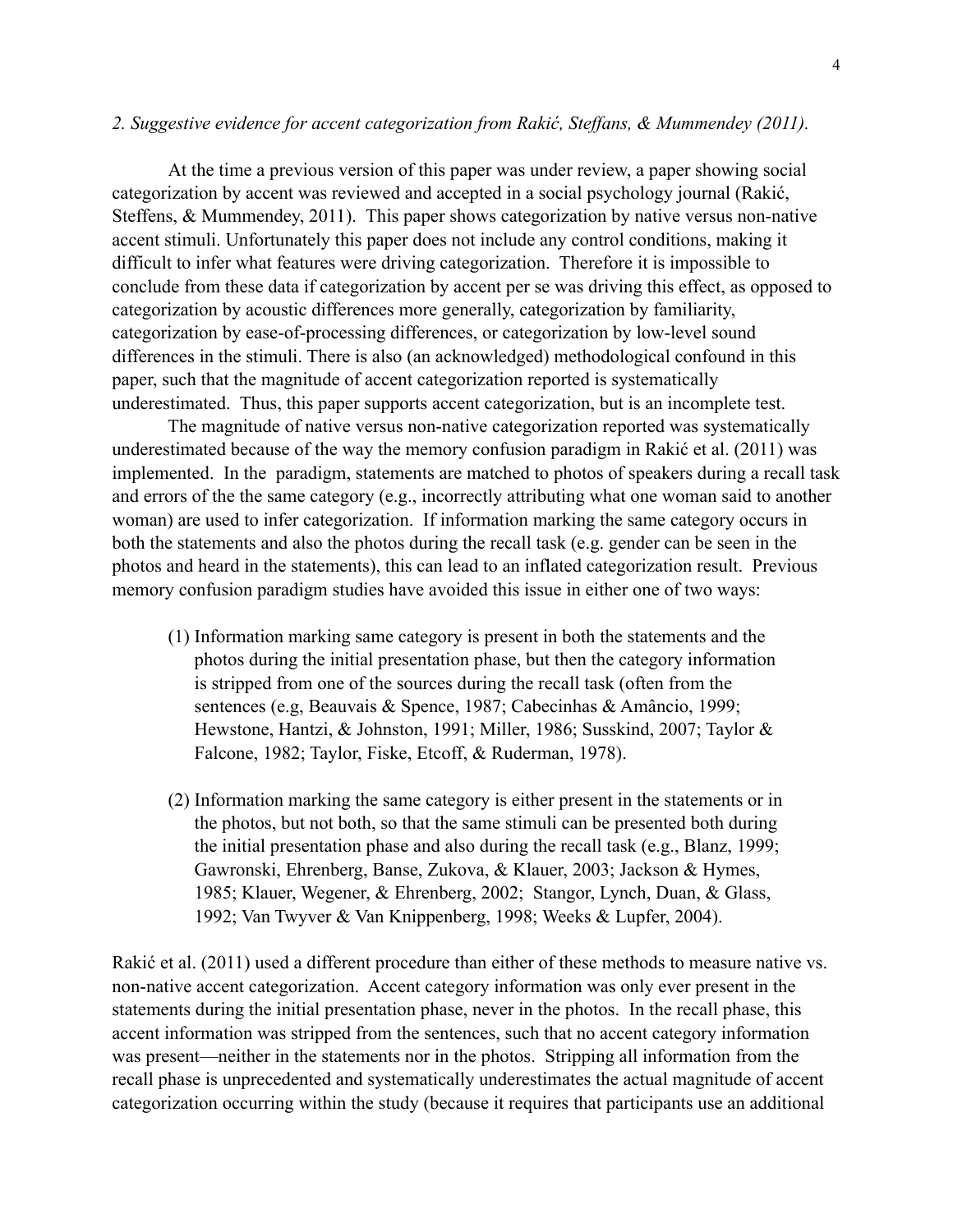5

link in memory to re-create who said what). This measurement issue arose because of the use of a particular variant of the WSW paradigm (Klauer & Wegener, 1998); a variant of the paradigm that does not accommodate cases in which category information only resides within the statements, nor cases in which there are two orthogonal categories and one category resides in the statements and one category resides in the photos (see Meiser & Bröder 2002). Despite this measurement issue, Rakić et al. (2011) nevertheless found significant categorization by native versus non-native accents, supporting the robust nature of categorization by native versus nonnative language repertoires.

## References

- Beauvais, C., & Spence, J. T. (1987). Gender, prejudice, and categorization. *Sex Roles, 16, 89-100.*
- Blanz, M. (1999). Accessibility and fit as determinants of the salience of social categorizations. *European Journal of Social Psychology, 29*, 43-74.
- Cabecinhas, R., & Amâncio, L. (1999). Asymmetries in the perception of other as a function of social position and context. *Swiss Journal of Psychology, 58,* 40-50.
- Gawronski, B., Ehrenberg, K., Banse, R., Zukova, J, & Klauer, K. C. (2003). It's in the mind of the beholder: The impact of stereotypic associations on category-based and individuating impression formation. *Journal of Experimental Social Psychology, 39*, 16-30.
- Hewstone, M., Hantzi, A., & Johnston, L. (1991). Social categorization and person memory: The pervasiveness of race as an organizing principle. *European Journal of Social Psychology, 21*, 517-528.
- Jackson, L. A., & Hymes, R. W. (1985). Gender and social categorization: Familiarity and ingroup polarization in recall and evaluation. *The Journal of Social Psychology, 125,* 81-88.
- Klauer, K. C., & Wegener, I. (1998). Unraveling social categorization in the "who said what?" paradigm. *Journal of Personality and Social Psychology, 75,* 1155-1178.
- Klauer, K. C., Wegener, I., & Ehrenberg, K. (2002). Perceiving minority members as individuals: The effects of relative group size in social categorization. *European Journal of Social Psychology, 32*, 223-245.
- Meiser, T., & Bröder, A. (2002). Memory for multidimensional source information. *Journal of Experimental Psychology: Learning, Memory, and Cognition, 28*, 116-137.
- Miller, C. T. (1986). Categorization and stereotypes about men and women. *Personality and Social Psychology Bulletin, 12,* 502–512.
- Stangor, C., Lynch, L., Duan, C., & Glass, B. (1992). Categorization of individuals on the basis of multiple social features. *Journal of Personality and Social Psychology, 62,* 207-218.
- Susskind, J. E. (2007). Preadolescents' categorization of gender and ethnicity at the subgroup level in memory. *British Journal of Developmental Psychology, 25,* 213-225.
- Taylor, S. E., & Falcone, H. T. (1982). Cognitive bases of stereotyping: The relationship between categorization and prejudice. *Personality and Social Psychology Bulletin, 8,* 426-432.
- Taylor, S. E., Fiske, S. T., Etcoff, N. L., & Ruderman, A. J. (1978). Categorical and contextual bases of person memory and stereotyping. *Journal of Personality and Social Psychology, 36,* 778-793.